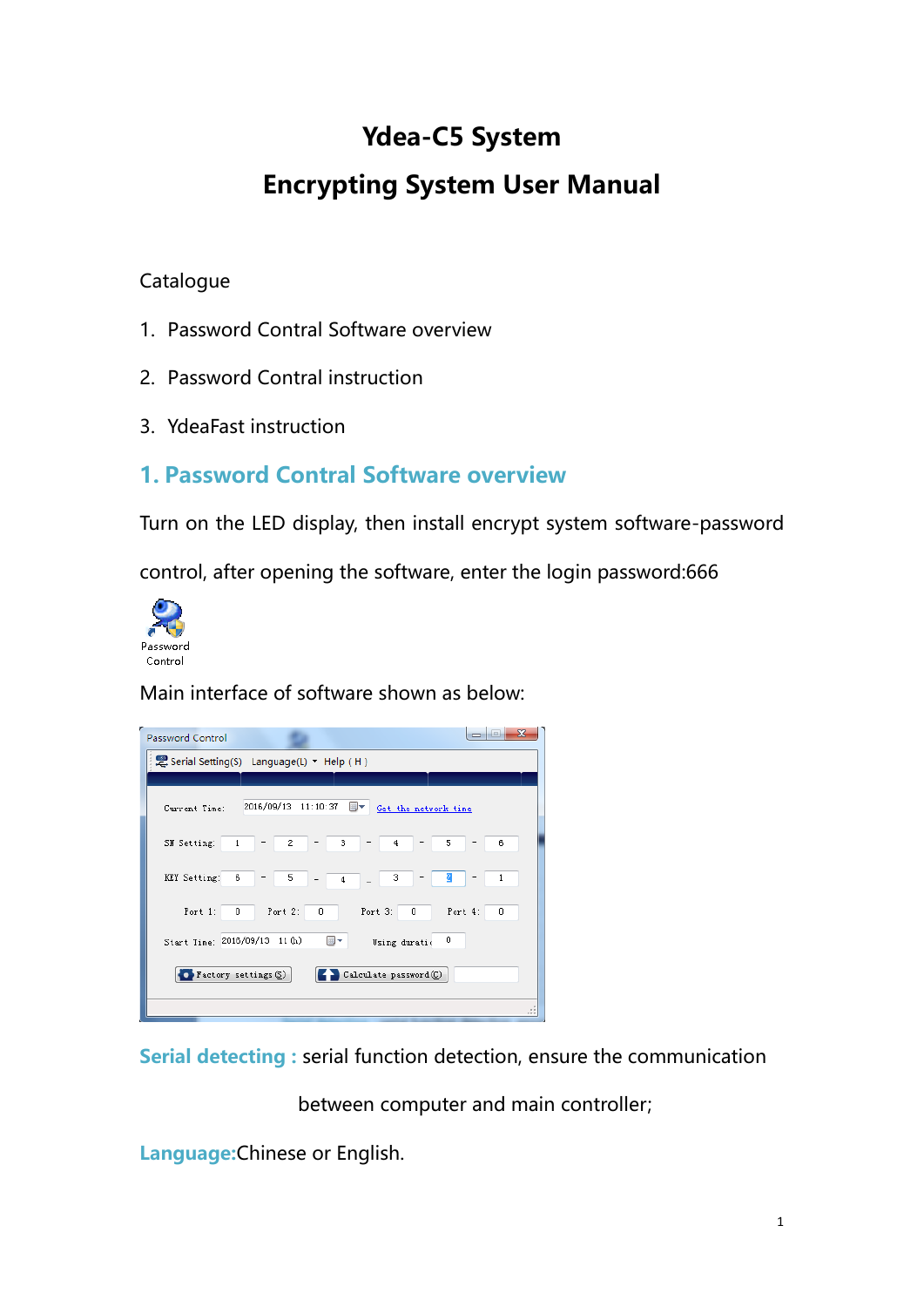**Help:** check the software version, convenient for communication on after-sales service among manufacturer.

**Current time:** when connecting network, click "get the current network

 time"to keep the encrypt time and network time consistent. **SN setting, KEY setting, port 1,2,3,4 :** basis of password calculation; After encrypting starting, if modify starting time and use hours, it is valid on the the condition that parameter of SN setting, KEY setting, port 1,2,3,4 need to set same as initial setting of encrypt system first time starting up;

**Starting time:** To set the starting time of encrypting

**Operating hour**: To set the time limit of encrypting system operating; LED display will turn off when encrypting expire , it recover after restarting whole LED display system or encrypting forbidden; "current time''plus "setting use hour" not accept to larger than the year of 2099, if time is larger than maximum number, deal to the limit of chip storage, it will present encrypting expire, LED screen display blank screen;

**Set the time of"current time''plus "setting use hour" between 2090 to 2099 years, controller implicate encrypting has been canceled, no battery or battery plugging off will not affect on using;**

**Factory setting**: send parameter to master controller, keep the data of master controller and softdog consistent, meanwhile if encrypting

2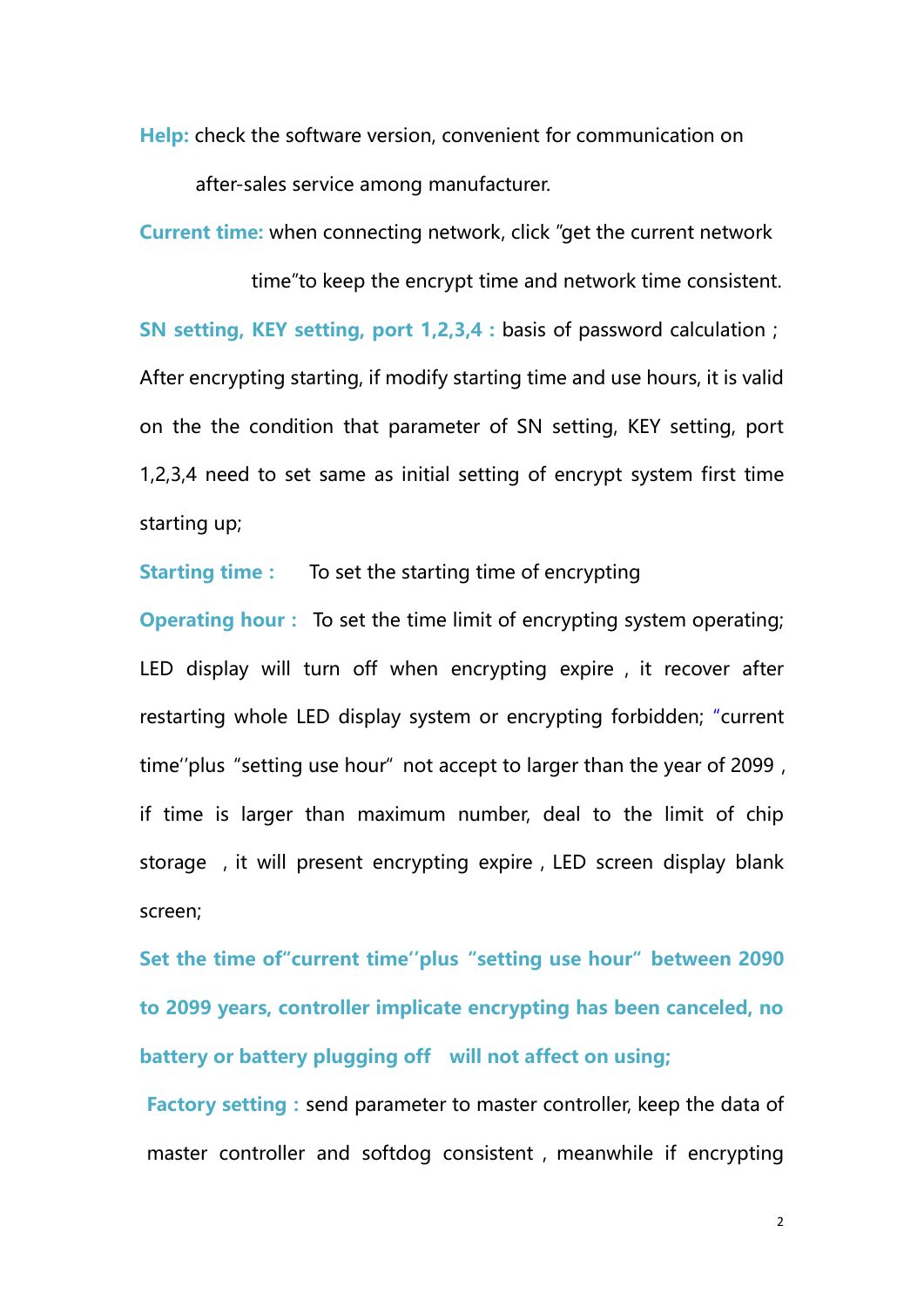cancelled, you need to reset it to factory setting to start encrypting. After encrypting starting, Password recalculating is available to modify another info, no need to click FACTORY SETTING.

**Password calculation:**According to the setting below, get a dedicated password through software internal automatically calculate formula.

### **2. Password Contral Encrypt Steps**

| x<br>Password Control                                                                                                |  |  |  |  |
|----------------------------------------------------------------------------------------------------------------------|--|--|--|--|
| E Serial Setting(S) Language(L) + Help (H)                                                                           |  |  |  |  |
|                                                                                                                      |  |  |  |  |
| 2016/09/13<br>11:19:48<br>■▼<br>Get the network time<br>Current Time:<br>$\overline{2}$                              |  |  |  |  |
| 3<br>SN Setting:<br>5<br>2<br>4<br>6<br>1                                                                            |  |  |  |  |
| KEY Setting:<br>5<br>3<br>6<br>2<br>$\overline{4}$                                                                   |  |  |  |  |
| Port 4:<br>5<br>Port $1$ :<br>Port $2$ :<br>$\sqrt{2}$ art 3:<br>$\mathbf{1}$<br>$\mathbf{1}$<br>1<br>$\overline{3}$ |  |  |  |  |
| 1000<br>Start Time: 2016/09/09<br>17 (h)<br>圓▼<br>Using duratio                                                      |  |  |  |  |
| 830741<br>Calculate password (C)<br>$\bullet$ Factory settings $\S$                                                  |  |  |  |  |
|                                                                                                                      |  |  |  |  |

**Step 1** : click SERIAL DETECTING, scanning automatically, check the

connecting of serials;

| Serial Setting<br>Serial Port:<br>Advanced Parameter<br>COM112<br>۰.<br>Auto Search (A)<br>$OK$ $(0)$<br>$Cancel$ $(C)$ | Password Control |  |
|-------------------------------------------------------------------------------------------------------------------------|------------------|--|
|                                                                                                                         |                  |  |
|                                                                                                                         |                  |  |
|                                                                                                                         |                  |  |

**Step 2** : click "get the current network time", keep the time of

softdog and computer consistent.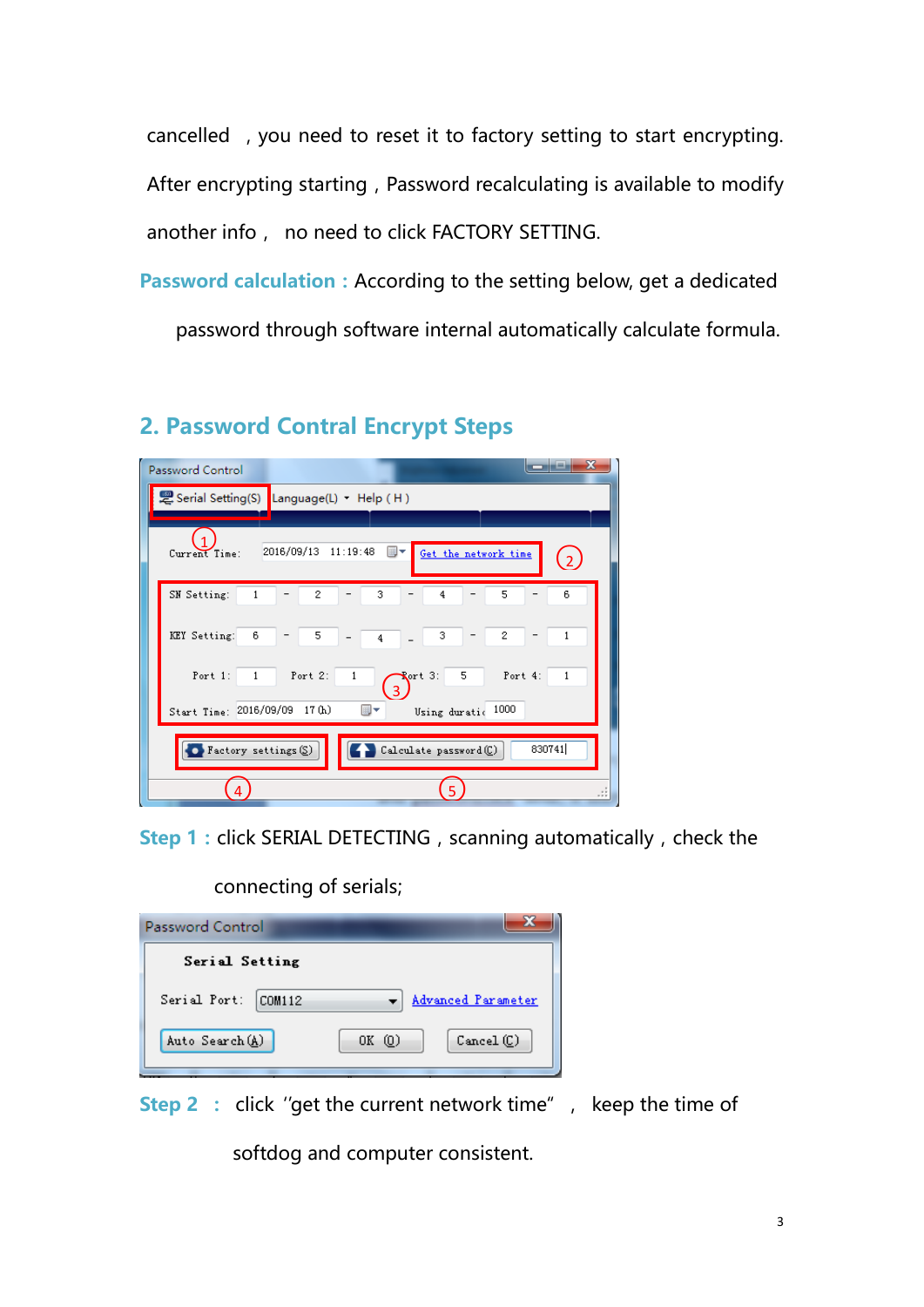**Step 3 :** filled number in SN setting, KEY setting, port 1,2,3,4 , it is customized base on your need, the number should be recorded after filling.

**Step 4:** After setting the data above, click 'factory setting' will send info to controller when softdog is on, then start or forbid encrypting function. **Step 5:** click "password calculation", software will calculate a dedicated password according to the setting above, after entering the dedicated password in master controller, encrypting start.

#### **3.YdeaFast software operating**

1. Click the icon below to start software



2. Click MENU-FUNCTION-DEVICE PASSWORD

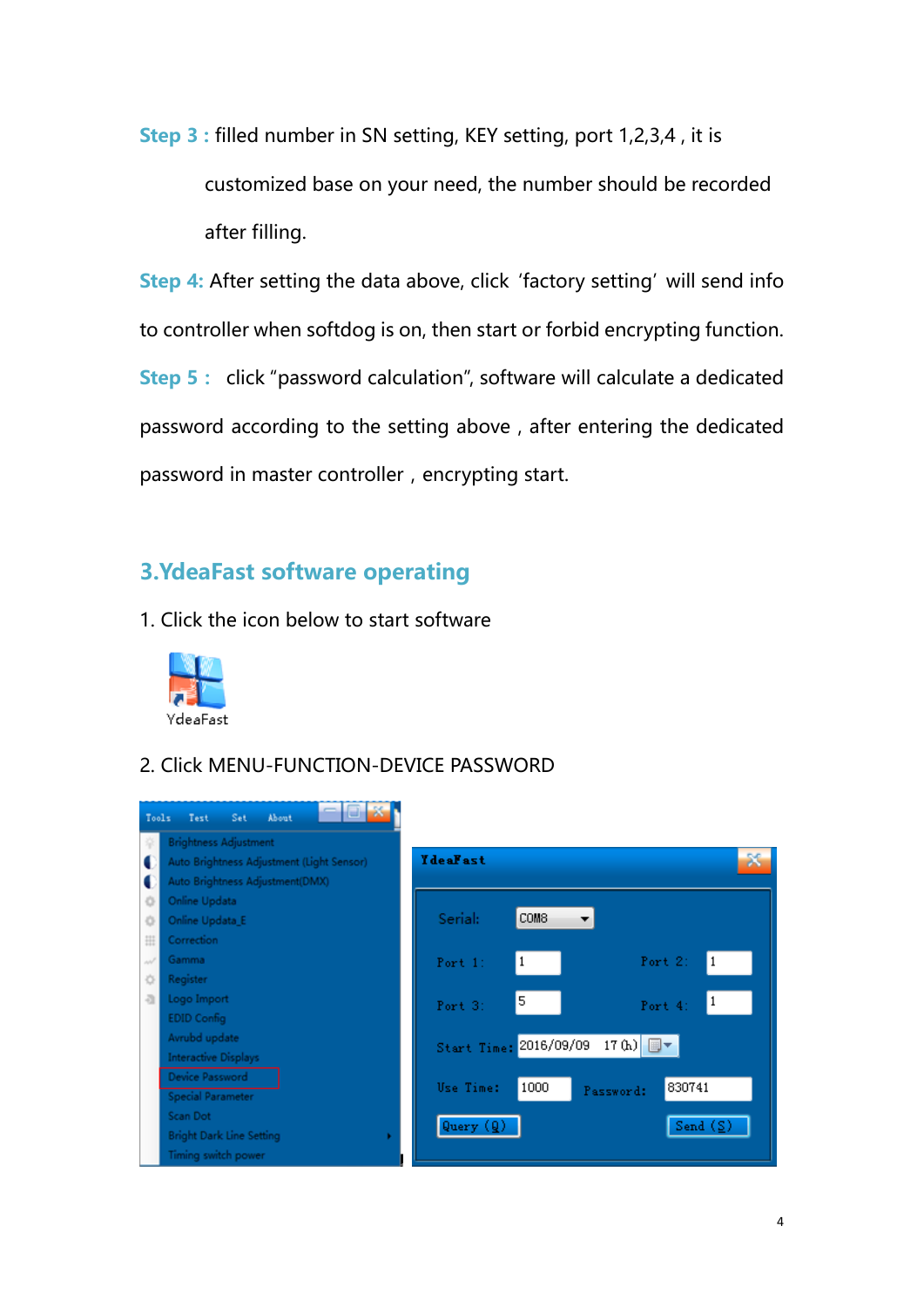Enter correspond number to port 1,2,3,4 , starting time, using hour and password,click 'send', if encrypt successfully, interface will display ''password correct'' , click " query"will display surplus time.





**Remark:** 

**1. LCD board of master controller is available for checking the status of encrypting , display " forbidden " means encrypting stop , displaying operating time means encrypting is operating.**

**2. Open " password control " through softdog , after parameter setting, click "factory setting", then start encrypting function.**

**3. One softdog is able to modify password of arbitrary controller.**

**4. On"password control" , number in blank of SN setting and KEY setting is custom (self-making the rule or filling in random by customer are all available)**

**5. If the operating time plus current time is set between the years of 2090 to 2099,encrypting will be forbidden, deal to the limitation of chip storage, when time larger than the year of 2100,it equivalent to encrypting expire , LED display lock, it need to restart the encrypting function.** 

5